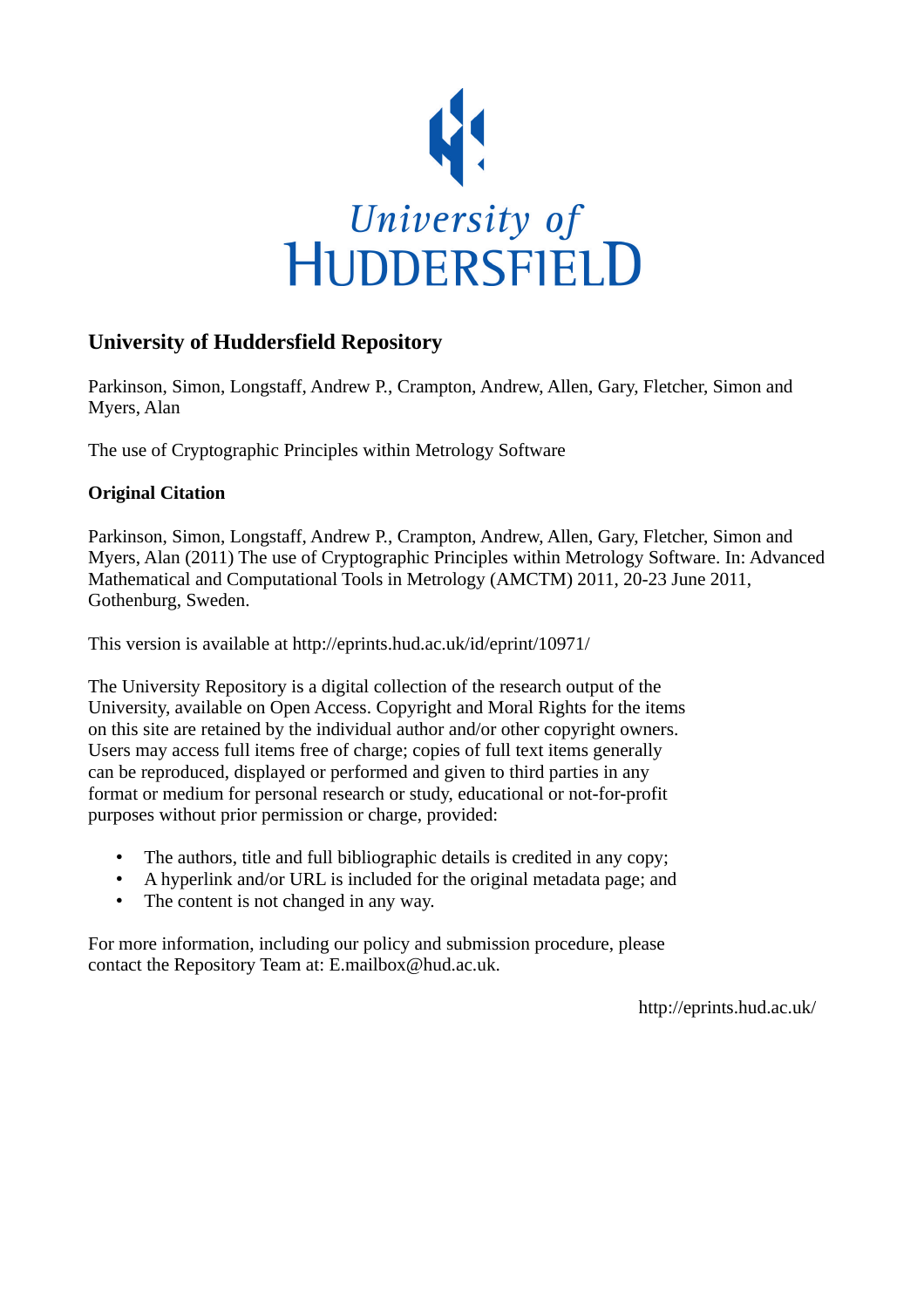## **THE USE OF CRYPTOGRAPHIC PRINCIPLES WITHIN METROLOGY SOFTWARE**

#### SIMON PARKINSON, ANDREW P. LONGSTAFF, ANDREW CRAMPTON, GARY ALLEN, SIMON FLETCHER AND ALAN MYERS

*Centre for Precision Technologies, University of Huddersfield, Queensgate, Huddersfield, West Yorkshire, HD1 3DH, UK*

Typically the design and production of metrology software is based upon a rigorous process of establishing the software requirements. Both the metrology and security requirements will be processed and normally evaluated in isolation, or at best simultaneously. With the use of cryptographic principles, and the more prominent objectoriented programming languages, a new security-centric philosophy to metrology software design and production is presented to provide secure, robust and functional metrology software.

#### **1. Introduction**

To enable a thorough software design, a rigorous process of establishing the desired requirements must be performed. This methodology is certainly used for the production of metrology software. When establishing the requirements, both metrology and security aspects will be considered to allow for design and production of robust, secure and functional software. This will typically result in effort being spent to satisfy both metrology and security requirements separately. An illustration of the current effort is shown in [Figure 1A](#page-1-0)



<span id="page-1-0"></span>Figure 1. Showing the design effort of the current and proposed methodology. The effort is represented by the size of the circle.

In this paper we present a fundamental shift in philosophy to the design and production of metrology software, which is illustrated in [Figure 1B](#page-1-0). This new methodology involves incorporating the fundamental cryptographic principles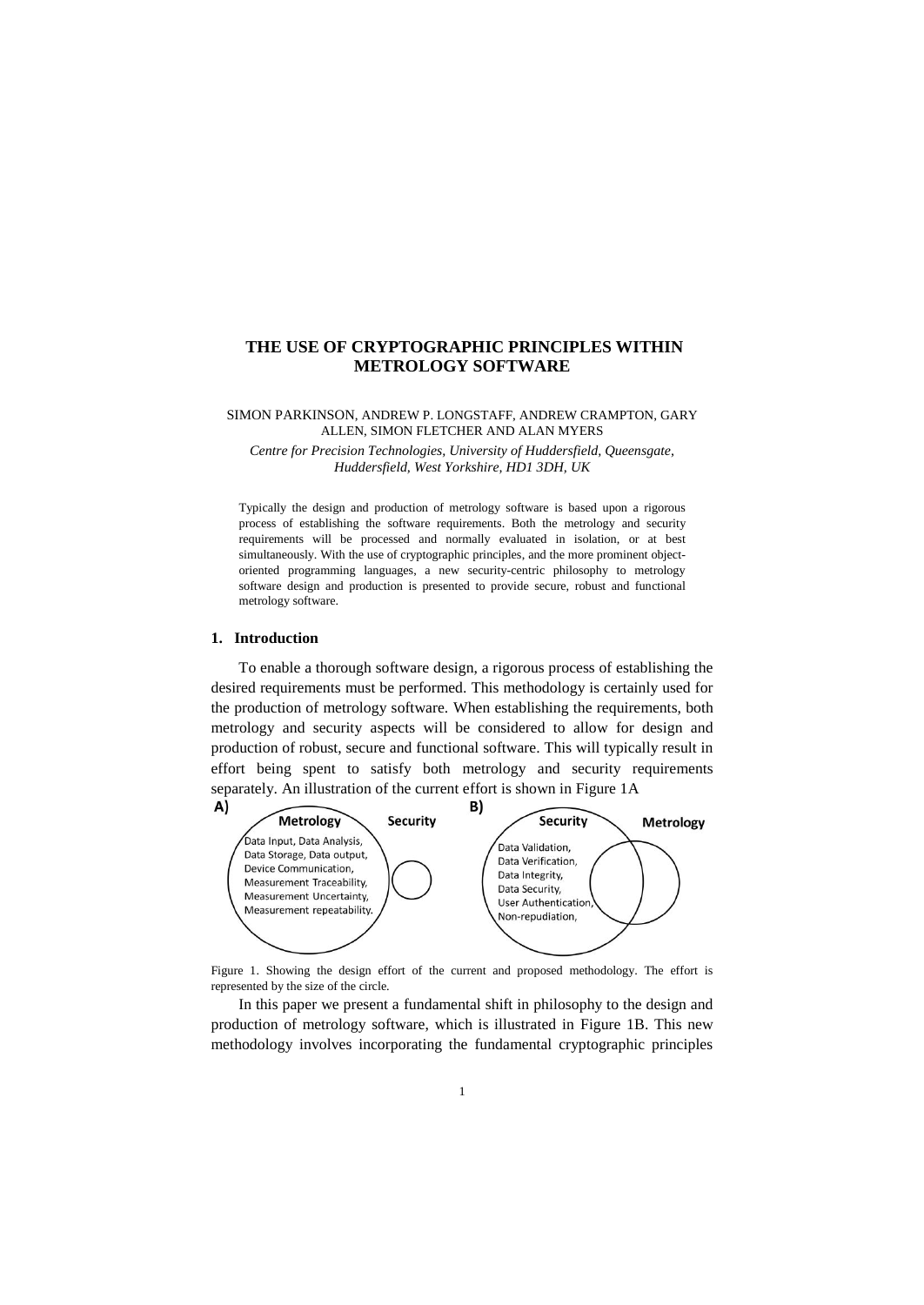within the design and development of metrology software to provide a proven method of security, and a viable method of complying with the metrologyrelated functional requirements, which are explained in Section 2.

## **2. Requirements**

### **2.1.** *2.1 Basic metrology*

There is a common set of metrology related functional requirements [1], with differences regarding the connectivity and distribution of the software. The following list summarizes the common metrology specific functional requirements.

- Traceability All aspects of the measurement should be traceable, and the software should record all the necessary information where possible to ensure this. A good example of this can be seen in the Renishaw Ballbar 20 software [2] where the serial number, time of last calibration and the calibration certificate number of the connected instrumentations are logged.
- Uncertainty All uncertainties must be correctly estimated and recorded to ensure that the measured value is meaningful. Great effort has been spent by many to create supporting software [3] to the Guide to the Expression of Uncertainty in Measurement (GUM) and overcoming the complexities of validating GUM conformity [4].
- Repeatability –The software should promote repeatability by recording all the necessary information to allow for the measurement to be performed in exactly the same conditions.

## **2.2.** *2.2 Basic security*

The security requirements of an internet-enabled metrology system are well explored [5]. However, the security requirements for software that makes use of a different networking medium, or operates in a standalone manner, should be given the same emphasis to ensure that adequate security precautions are always taken. The following list summarizes the main software security requirements.

- Data security Security is paramount, especially with commercially sensitive data which might be transferred publically. This need is well established throughout the information technology community. However, so is the complexity associated with performing a data security risk analysis.
- Data integrity Correctly identifying accidental and malicious data modification is essential for establishing a high level of data confidence.
- Data authentication Establishing the authenticity of the data and sender is critical for maintaining traceability and repeatability.

 $\overline{2}$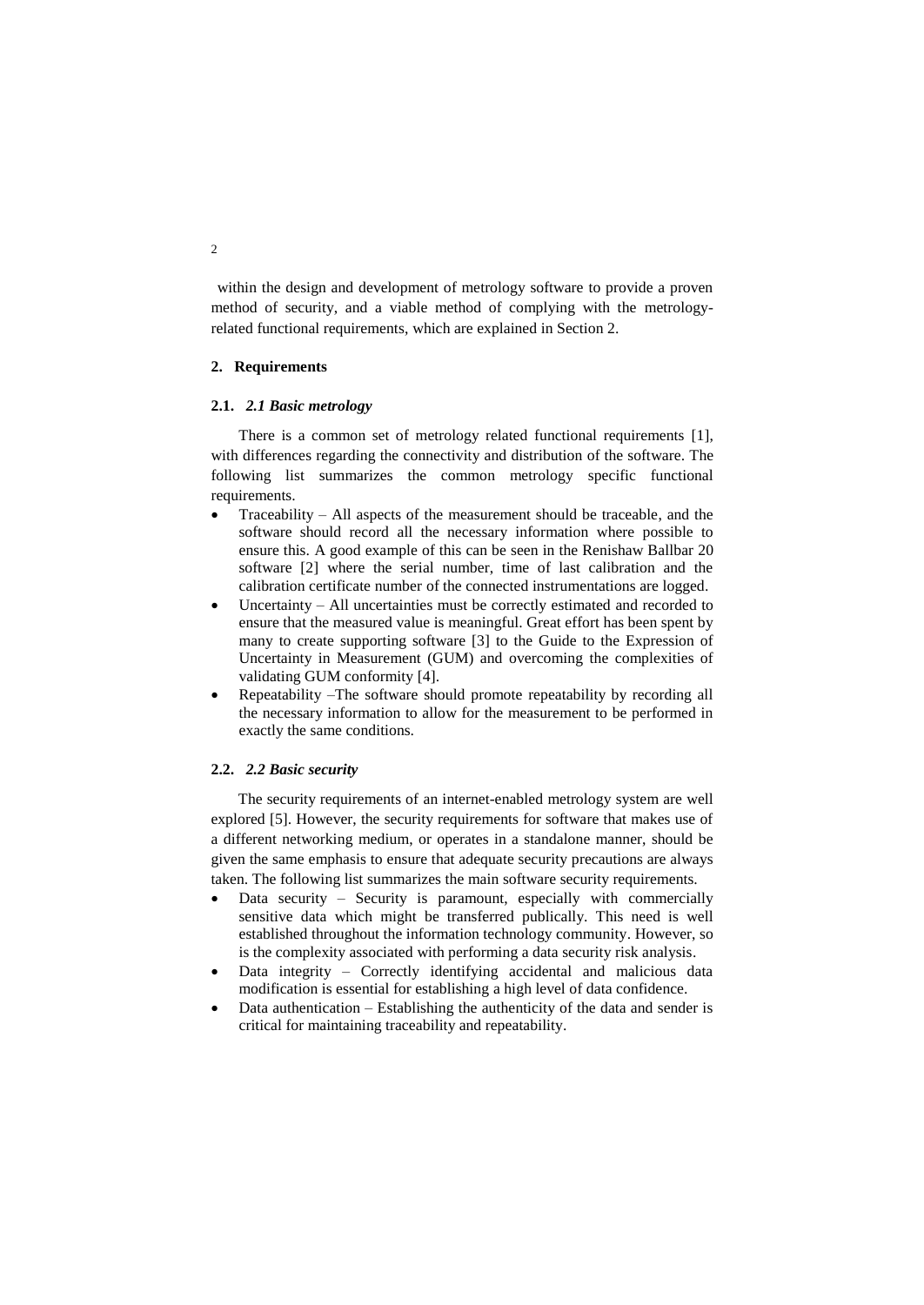User authentication – Stopping unwanted access to the metrology system is necessary to protect sensitive data and equipment.

#### **3. Security-centric design philosophy**

The new philosophy proposed in this paper is a security-centric approach to the design and production of metrology software. As illustrated in [Figure 2,](#page-3-0) by carrying out thorough design and implementation of the security requirement, the functionality requirements can also be satisfied. This strong relationship between the security and metrology requirements is underpinned by the captured metrology data. For example, information making the performed measurement repeatable and traceable, which includes all processing comparisons and uncertainties, should be recorded within the data. This means that employing good security procedures will maintain the integrity of the metrology data, thus preserving its qualities.



<span id="page-3-0"></span>Figure 2. Illustration showing the relationship between the security and the metrology requirements of a software-based metrology system

#### **4. Cryptographic Principles**

Previous efforts have incorporated the use of cryptographic functionality in a bottom up approach from design to implementation [5, 6]. Here we propose a similar procedure, however, now we are concentrating on satisfying the security requirements first in the knowledge that by doing so we are also satisfying the metrology requirements. The asymmetric public-key infrastructure provides a function set that can satisfy all the security requirements of metrology software. The following list states the cryptographic functionality that can be implemented to meet the security requirements.

 Data security – Using the asymmetric infrastructure it is possible to encrypt information using a recipient's public-key which can subsequently only be decrypted with the matching private-key [7]. There are many different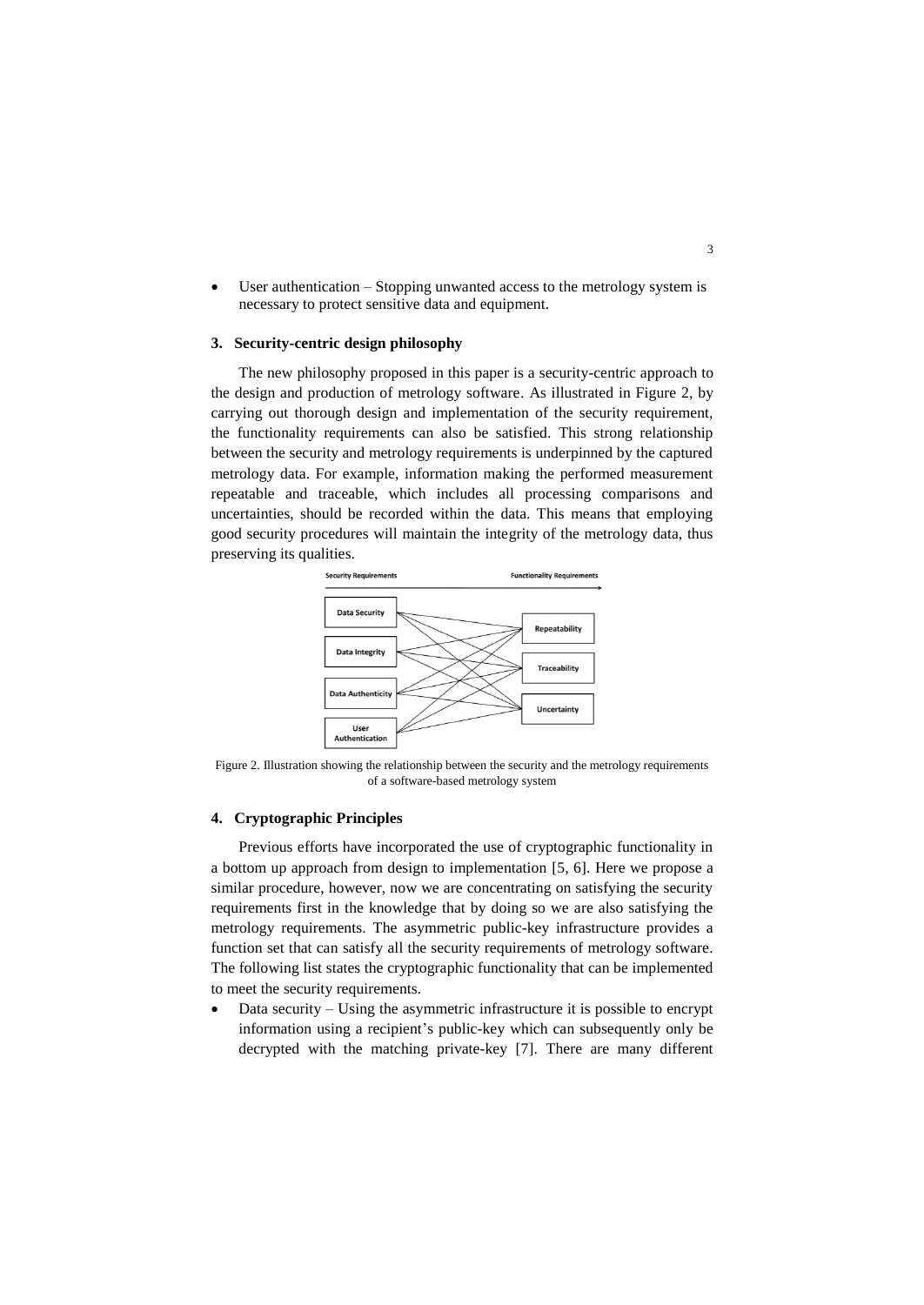encryption algorithms that have slightly different computational requirements [8]. However, with the decreasing cost of computations power, any performance disadvantages are significantly reduced.

- Data integrity With the use of a one way hash function, a unique hash value can be produced for a given data set and can be used for integrity checking at any time. By incorporating, for example, the measurement timestamp traceability to a particular measurement can be guaranteed.
- Data Authenticity The same public-key infrastructure allows for information to be signed by an individual's private-key, which can subsequently be verified by anyone with access to the individual's matching public-key.
- User Authentication Digital signatures can be used as an alternative method of authentication from specifying a username and password. An example of this would be where a user creates a digital signature using their private key, which can then be programmatically verified by using the user's public key.

## **5. Implementation**

Implementing cryptographic functionality within many programming languages has been made possible by pre-written and tested programming libraries within the languages Application Programming Interface (API). The programming language of Java contains the Java Cryptography Architecture, and similarly, the Microsoft .NET framework provides the System.Security.Cryptography namespace.



<span id="page-4-0"></span>Figure 3. Illustration of where to insert the cryptographic functionality within a software system

The implementation of cryptographic functionality within well-established Object-Oriented (OO) languages like Java and those in the .NET framework is

4